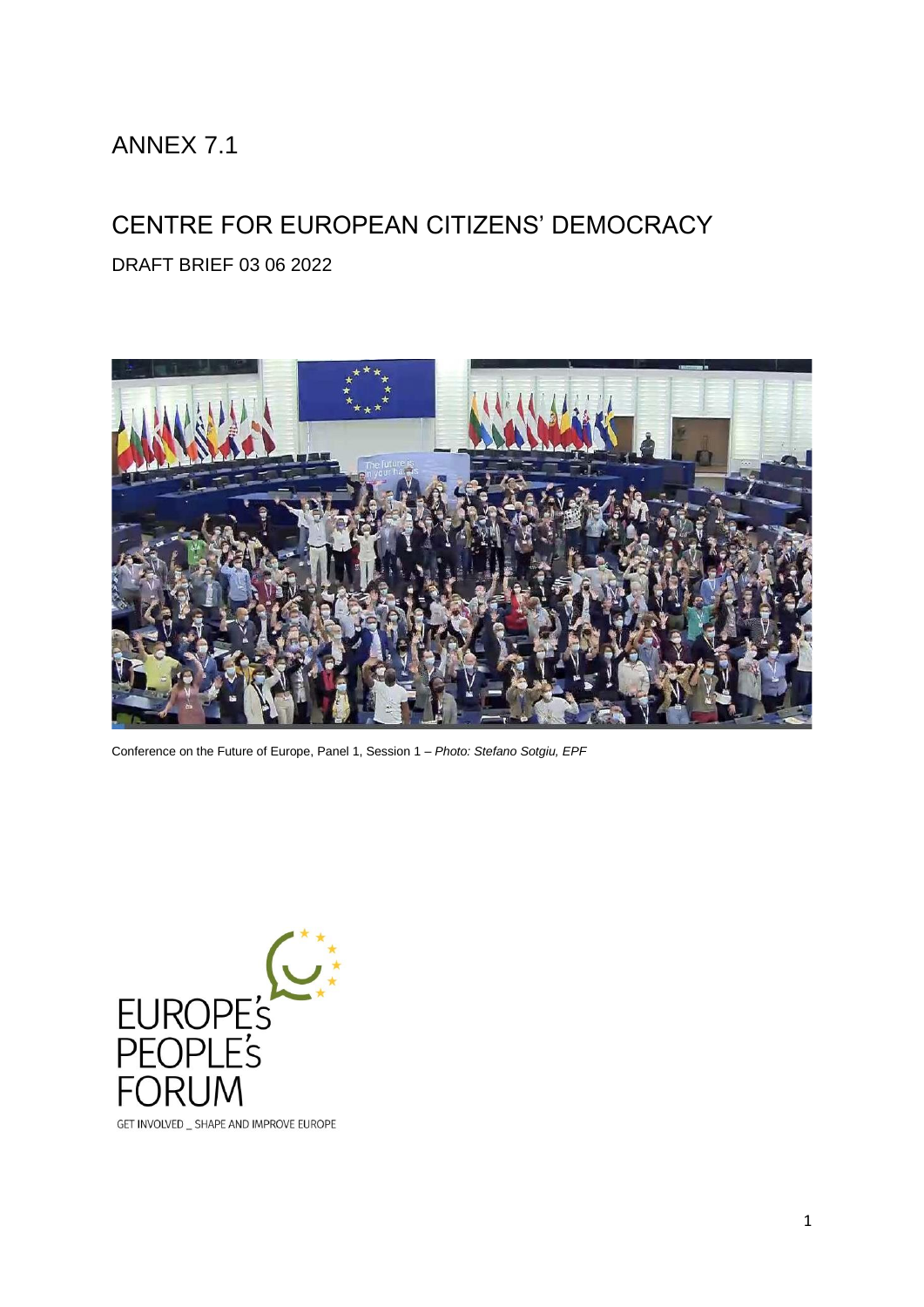#### Contents

| CREATING A CENTRE FOR EUROPEAN CITIZENS' DEMOCRACY 3 |  |
|------------------------------------------------------|--|
|                                                      |  |
|                                                      |  |
|                                                      |  |
|                                                      |  |
|                                                      |  |
|                                                      |  |
|                                                      |  |
|                                                      |  |
|                                                      |  |
|                                                      |  |
|                                                      |  |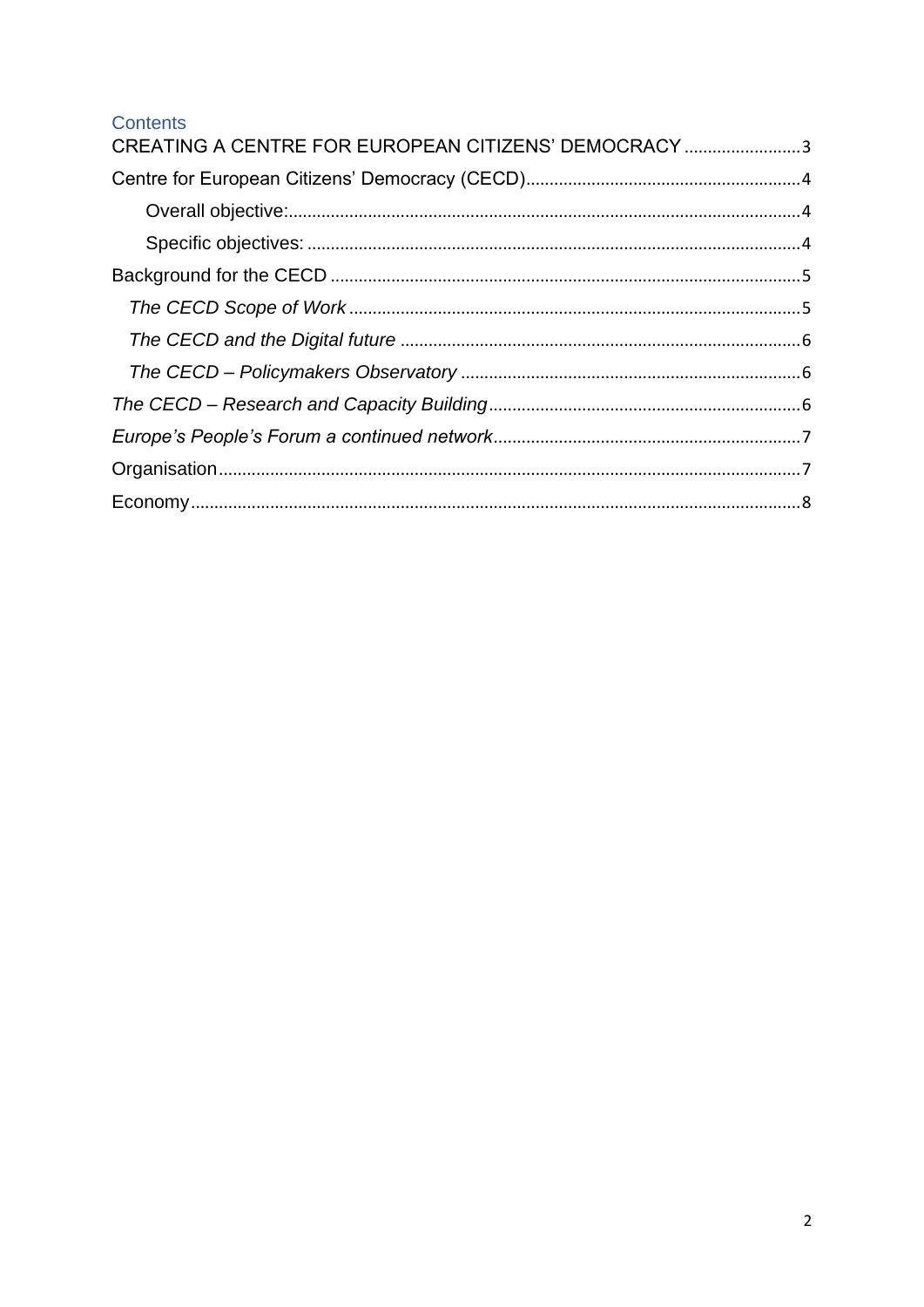### <span id="page-2-0"></span>CREATING A CENTRE FOR EUROPEAN CITIZENS' DEMOCRACY

This proposal for an efficient, practical way of organizing commonly accepted elements is rooted in the implementation of the first year of the Conference on the Future of Europe, and the previous processes of European Citizens' Dialogues and consultations.

- 1. Whereas Europe's People's Forum (EPF) has closely followed the process at EU level (in the European Parliament, in the European Commission and in the EU Council) as well as in the member states, which have been very loyally assembled and drawn up by the EP in its '*Report on Citizens' dialogues and Citizens' participation in the EU decision-making.*
- 2. Whereas the European Parliament resolution of 7 July 2021 *on Citizens' dialogues and Citizens participation in the EU decision-making* emphasizes the need to fully engage citizens in EU decision-making in order to enhance the legitimacy of the EU and increase public trust in the work of the institutions,
- 3. Whereas the EP stresses the importance of permanent participatory mechanisms to further facilitate and encourage citizens' participation beyond the act of voting and other existing channels and instruments, the EP underlines the need for such mechanisms at European, national, regional and local level and for adequate horizontal and vertical coordination among institutions at different levels (33),
- 4. Whereas regular participatory processes with citizens and with youth:
	- a. could serve different purposes, such as influencing annual political or legislative priorities, developing specific proposals in relation to specific questions, discussing institutional matters or deciding on the spending of certain public resources (34);
	- b. include a wide range of tools that are complementary, such as citizens' assemblies, citizens' initiatives, public consultations, citizens' dialogues, participative budgeting, referendums, etc. (35);
	- c. provide a means for individuals to express their ideas and concerns and (36) must be inclusive, open, deliberate, transnational, transparent, nonpartisan, accountable, effective, visible and engaging (36);
	- d. offer citizens access in their mother tongue to develop a truly inclusive European democracy (38);
- 5. Whereas to reach out to as many people as possible, an inclusive approach must be taken; The selection of participants should ensure a well-balanced representation of the population, so that the societal and territorial diversity is fully reflected including non-EU citizens residents. Alternative mechanisms should be offered to reach EU citizens residing in other member states or in a non-EU country (37),
- 6. Whereas the current concept and practice of Citizens' Dialogues should be reinforced and updated (7); The European Citizens' Initiatives (ECI), complaints to the European Ombudsman and petitions to Parliament, are important bottomup supplements to Parliamentarism, and must be strengthened (H),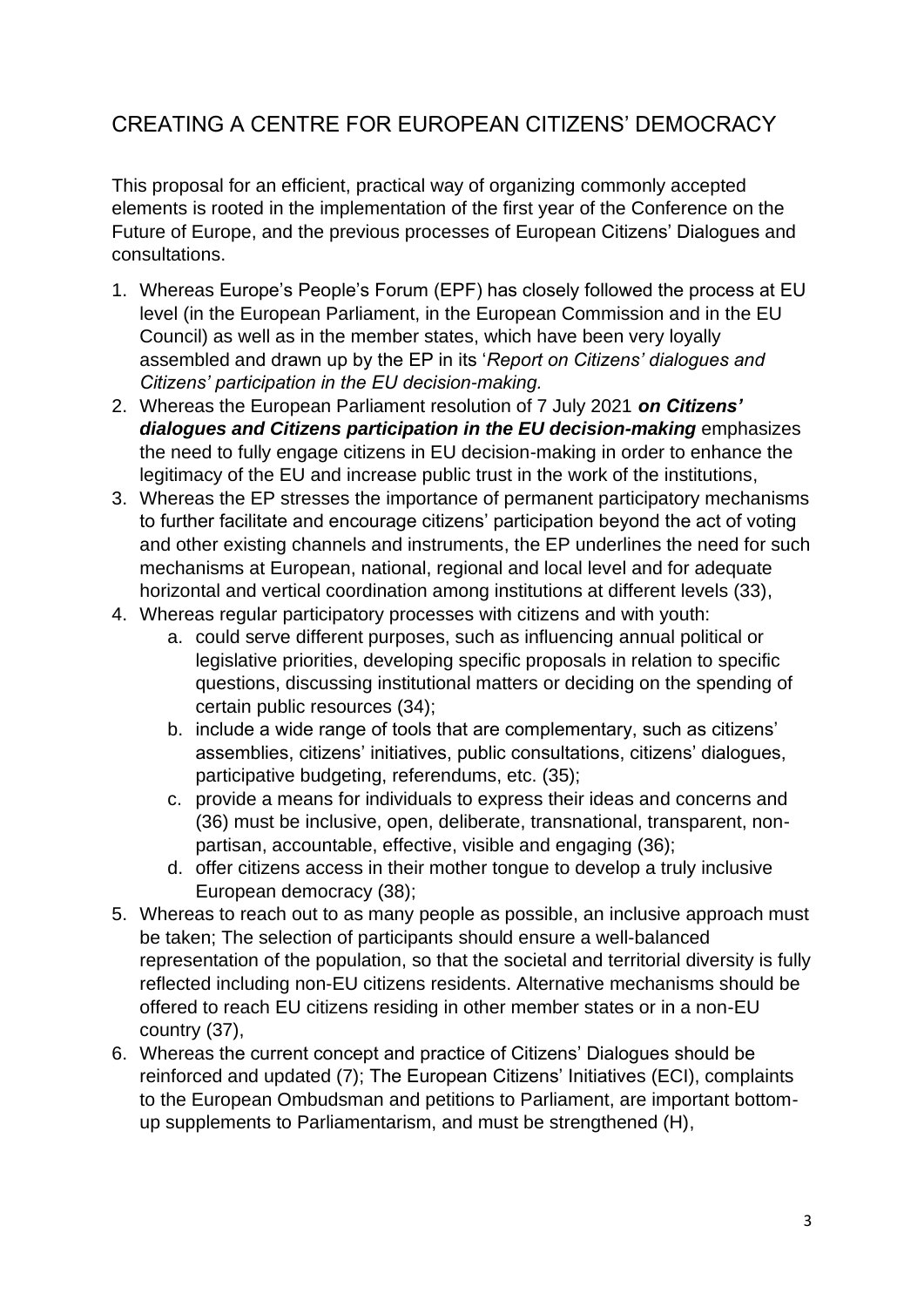- 7. Whereas civil society organisations, social partners and other stakeholders should play a major role in all participatory instruments through proper methodologies supporting their participation (40),
- 8. Whereas digital technologies should be a complement to encourage participation among populations that have difficulties participating in traditional participatory instruments (43); Innovative and inclusive tools for citizens' participation and dialogues should be developed to allow all citizens (including younger and older people, people with disabilities, mobile EU citizens, people living in rural or less populated areas) to play an effective part in EU decision-making and in turn gain a sense of ownership and European identity (44),
- 9. Whereas the European Parliament encourages the facilitation of the establishment of an independent civil society organisations network, based on voluntary participation, to bring together different democracy initiatives, including across different regions, in order to facilitate information sharing and knowledge transfer as well as to ensure that best practice methods are used; This will increase citizens' awareness of EU decision-making procedures, and ensure more opportunities for citizens to influence policy-making; (52),
- 10.Whereas the EC's Competence Centre on Participatory and Deliberative Democracy provides the tools, resources, research and methodologies across different levels of governance in the EU and welcomes ideas for potential collaboration and joint initiatives;

The Europe's People's Forum proposes to complement and collaborate with the EC's Competence Centre when establishing the following:

# <span id="page-3-0"></span>Centre for European Citizens' Democracy (CECD)

<span id="page-3-1"></span>Overall objective:

• To strengthen democracy and renew trust and the sense of ownership in the European Union by engaging citizens in European policy-making and improve the EU's ability to reflect the needs and visions of European citizens.

<span id="page-3-2"></span>Specific objectives:

- Strengthen democracy and citizens' ownership of future policies at all European levels by initiating participatory processes that engage as many citizens as possible in policy- and decision making.
- Deepen a commitment to participation at local, regional, national and European level on the part of public authorities, citizens, civil society organizations and independent media.
- Improve the quality of policymaking, strategic reviews and other aspects of institutional decision-making by drawing on expertise from citizens.
- Develop and support innovative state-of-the-art methods for citizen- and community led participation as part of the EU's democratic toolkit.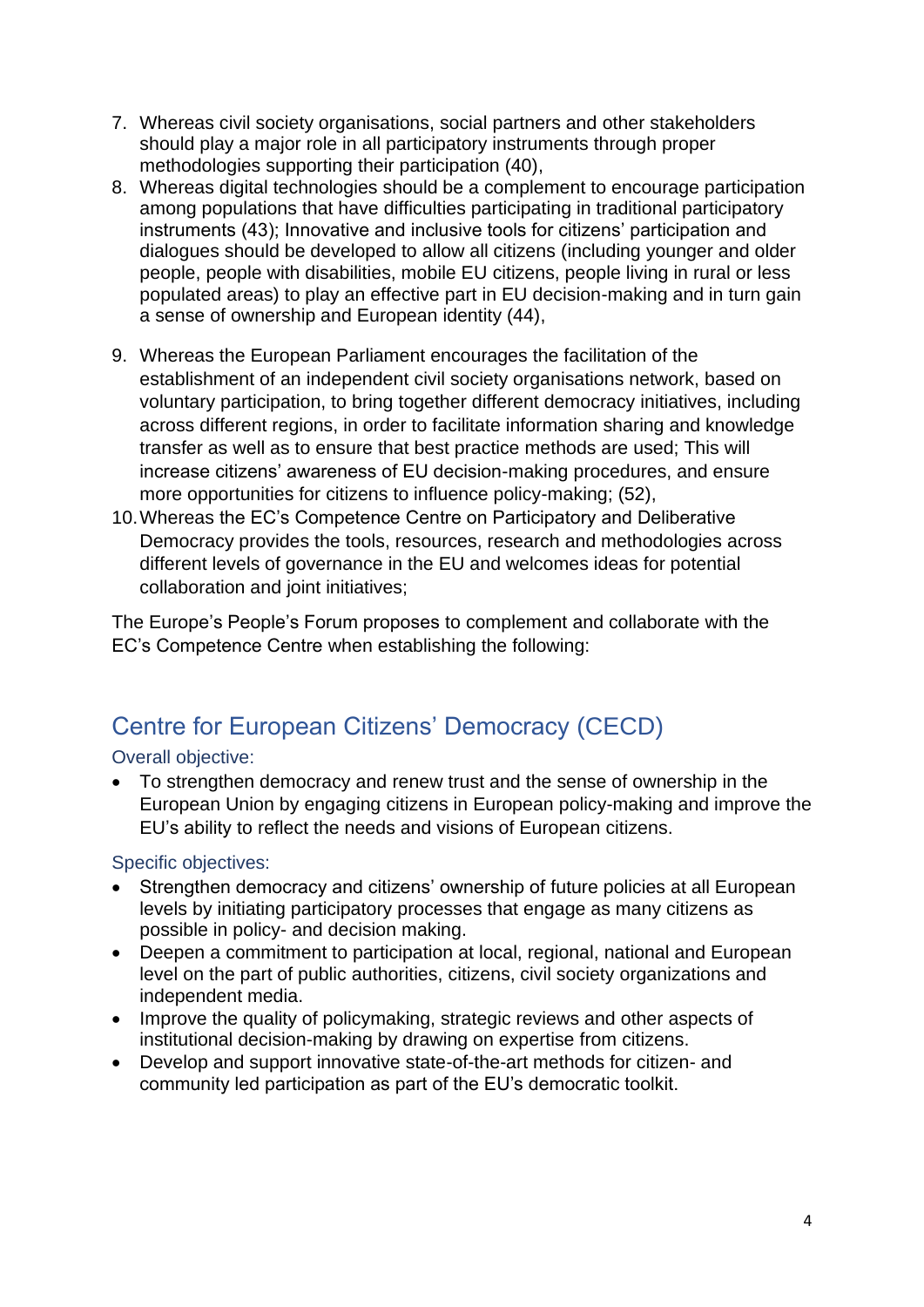# <span id="page-4-0"></span>Background for the CECD

The establishment of the Centre for European Citizens' Democracy is proposed in response to the European Parliament's proposal for a permanent mechanism for participatory involvement of citizens in policy making.

It also responds to European Commission President's ambition to develop a new approach to engage citizens in EU decision and policy making.

In addition, the Centre for European Citizens' Democracy represents the citizens' visions and recommendations from the Panel 2 of the Conference on the Future of Europe as well as civil society organisations' ambition to enhance citizens' participation.

Thus, Centre for European Citizens' Democracy will institutionalise the activities of the Europe's People's Forum (EPF) - a network of professional and civil society organisations - as an independent non-profit organisation closely connected with the European Parliament, the European Commission and the Council of the European Union as well as with national and local authorities.

## <span id="page-4-1"></span>*The CECD Scope of Work*

The Centre for European Citizens' Democracy builds on EPF's Europewide network of app. 35 professional practitioner and research institutions in participatory democratic processes and network of 50 thematic civil society organisations. The Centre will be:

- 1. Responsible for the design, methodological coordination and preparation of citizens' participatory processes undertaken on behalf of EU-institutions, national and local initiatives. The methodology department lends its support to strengthening of existing citizen-led initiatives such as the European Citizens Initiative, submission of petitions to the EP and complaints to the Ombudsman and innovative new democracy instruments.
- 2. Developing advanced and effective methods to involve citizens in future convention processes ahead of treaty changes with the aim both to secure citizens' ownership and to ensure that citizens in the whole process at European level contribute to the possible treaties.
- 3. Organizes and documents exchanges of experience and best practice between members and new actors. In close collaboration between its professional practitioners, research and its civil society members CECD develops designs, measures, ensures quality control, evaluates and promotes the participatory and deliberative processes that contribute to strengthening citizens' awareness and influence of EU policymaking between and during election periods.
- *4.* Organizes events at local, national and EU levels with politicians and public authorities to inspire to new participatory methods that strengthen democracy and renew trust and ownership in the EU and in local democracies and their policymaking.
- 5. Serves as the Secretariat for the networks of professional institutions, universities and experts that are experienced in citizens participatory processes and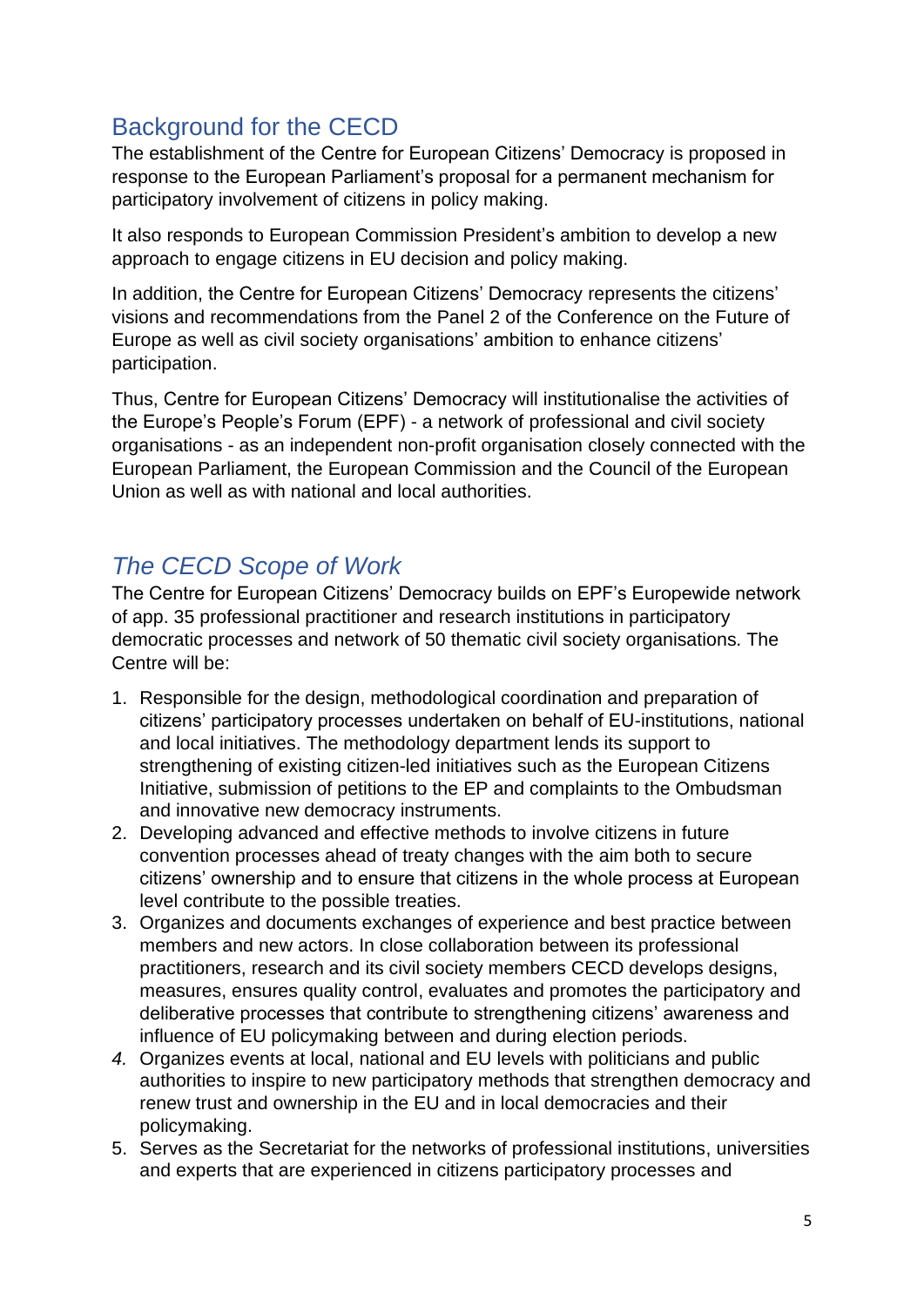democracy research as well of for the permanent mechanism's network of civil society organisations and of a network of advocates for citizens participation.

6. Liaises with the EC Competence Centre on Participatory and Deliberative Democracy, the European Parliament, the Council of the EU, member states and umbrella civil society organizations.

### <span id="page-5-0"></span>*The CECD and the Digital future*

The multilingual platform and the Interactio system for multilingual deliberative dialogues used during the Conference on the Future of Europe yielded new insights with regard to digital participatory processes. It will be a key research and innovation project for CECD to develop a digital solution that can effectively:

- Reach all European citizens who link up to the Internet, social media, mobile phones and other devices,
- Allow for European residents and expats to prioritize between themes, recommendations and proposals so the outcome is a close to representative reflection of the population in socio-economic, demographic and geographic terms,
- Provide easily accessible technology that encourage all citizens, including especially vulnerable citizens with limited literacy capacity to have a voice on EU and national policies, strategies and solutions,
- Ensure that the digital solution may be used for multilingual deliberative dialogues as well as by students and groups of citizens keen to design and detail European solutions to be presented to the EU-institutions,
- Facilitate other activities aiming to increase citizen participation in Europe.

#### <span id="page-5-1"></span>*The CECD – Policymakers Observatory*

An observatory function to assist European and local levels of political authorities to be aware of and consider possibilities for citizens participation in different aspects of decision making or policy making. And to help develop the best design and methodology for the needs, and assist to lobby for project funding,

- Builds on a flexible network of practitioners, civil society organisations and political actors across all member states
- Interactions at all levels between CECD, local and national authorities, assemblies and governments
- Mutual support of the political independence of all national practitioners and technical organisations

### <span id="page-5-2"></span>*The CECD – Research and Capacity Building*

The CECD takes part in research projects concerning democracy and further development of participatory, deliberative and other methods that contribute to a vibrant and modern democratic Europe.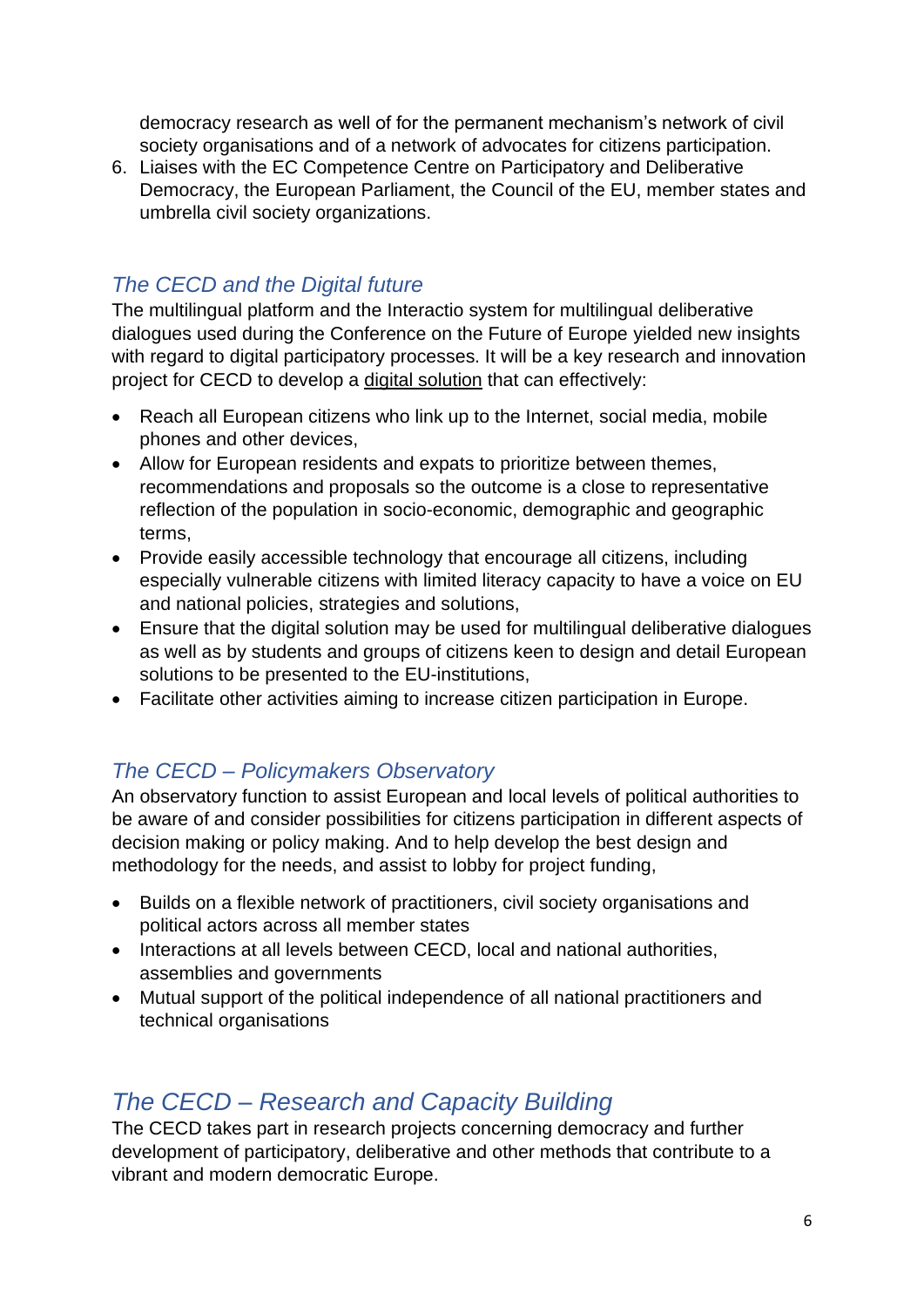- Active participation in Horizon research, innovation and practice projects that seek to stimulate democracy or citizens involvement in the shape and implementation of various policy areas
- Workshops between researchers and practitioners and their institutions and organisations
- Networking with other think tanks dealing with relevant EU policies and possible events on European research with a citizens' perspective
- Ideally, such events will take place in a geographically remote location to focus the participants' concentration such as is the case for the World Economic Forum in Davos. It is the ambition that this event may attract civil society organisations and scholars whose research on policies and societal development has a citizen perspective.

# <span id="page-6-0"></span>*Europe's People's Forum a continued network*

- EPF aims to strengthen democracy and renew trust and ownership in the European Union by engaging citizens in discussions and in influencing the policy making so the EU may better reflect the needs and visions of European citizens. EPF also collaborates with partners that work with citizens, media and authorities to enhance national and European democratic processes between the elections,
- EPF consists of a professional network of interested and qualified national universities, institutions and civil society organisations in all EU member states. They have technical experience in the design, implementation, and facilitation of citizens participation in policy making between European or national elections. Some of them are research institutions with special expertise in citizen participation. The network currently counts around 35 partners.
- EPF also includes a network of civil society organisations and social partners around Europe. The informal network of CSOs is adaptive to thematic and methodological needs. This network currently has around 50 partners.

When the CECD has been established and is up and running the CECD will refrain from being part of the planning and implementation of participatory projects and leave this to the professional partners in the current EPF network. There shall be no direct link between the economic interests of the technical partners and the CECD.

## <span id="page-6-1"></span>**Organisation**

The CECD could be organised as a non-profit foundation and the following organisatoinal structures could be considered.

A **Citizen Panel** with randomly chosen citizens from all member states will meet every three months online to discuss the CECD activities and local, national and European needs for new participatory processes.